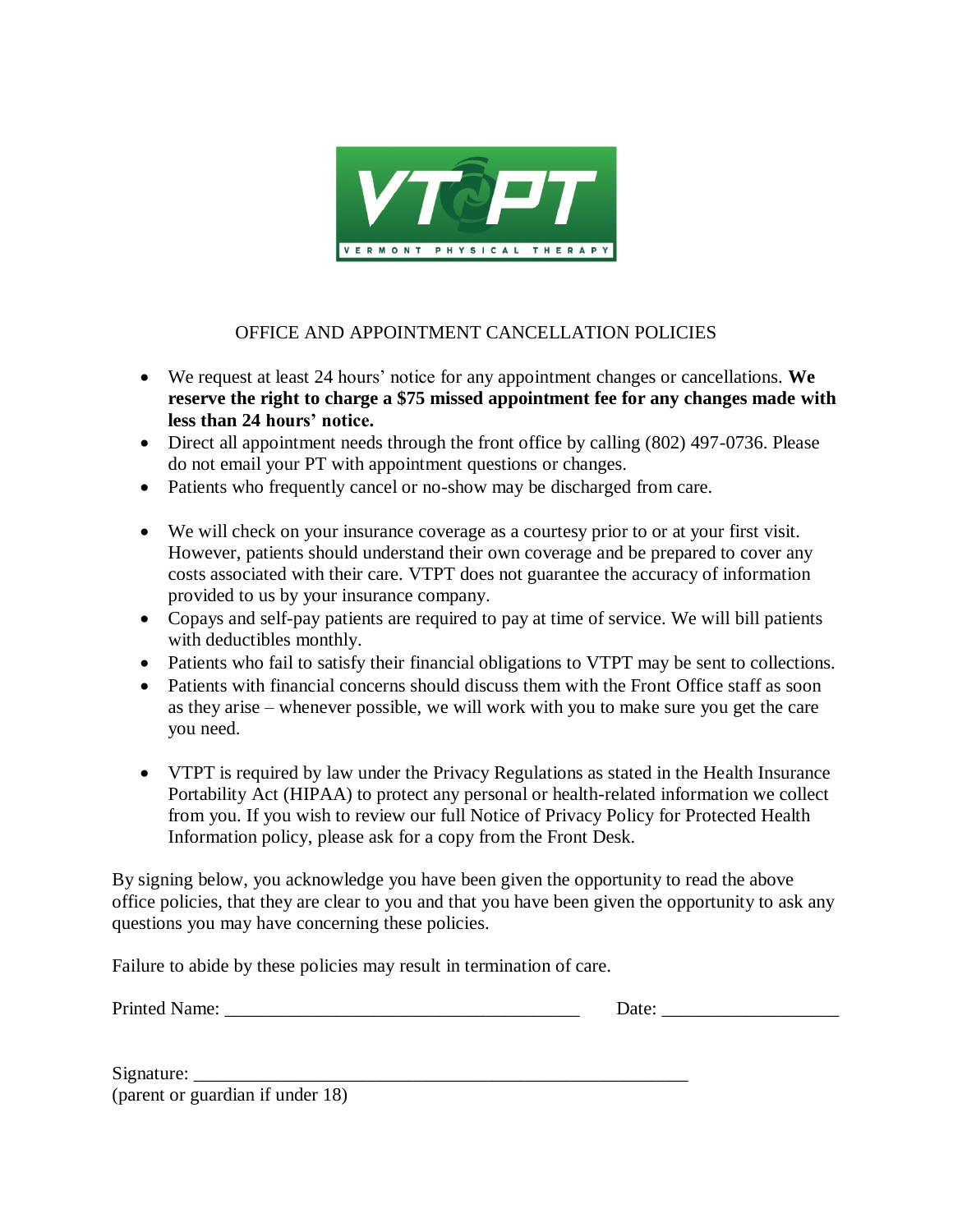

## CONSENT TO TREAT

To the patient: you have the right to be informed about your condition and the recommended physical, medical and/or diagnostic procedure to be used so that you make the informed decision whether or not to undergo any suggested treatment or procedure after knowing the risks and hazards involved.

In order to provide any sort of medical care to you, you as the patient must willingly consent to said care and any evaluation done prior to beginning your care.

This consent provides us with your permission to perform reasonable and necessary medical examinations, testing and treatment. By signing below, you are indicating that:

- 1) You intend that this consent is continuing in nature even after a specific diagnosis has been made and treatment is recommended; and
- 2) You consent to treatment at this office or any other satellite office under common ownership; and
- 3) This consent will remain fully effective until it is revoked in writing.

You have the right to discuss your treatment plan with your healthcare provider. Any concerns regarding testing or treatment should be discussed with your healthcare provider.

I voluntarily request a Physical Therapist or the designees deemed as necessary, to perform reasonable and necessary medical examination, testing and treatment for the condition which has brought me to seek care at this medical practice.

I certify that I have read and fully understand the above statements and consent fully and voluntarily to its contents.

| <b>Printed Name:</b> |  | -)ate |  |
|----------------------|--|-------|--|
|----------------------|--|-------|--|

| Signature:                       |  |
|----------------------------------|--|
| (parent or guardian if under 18) |  |